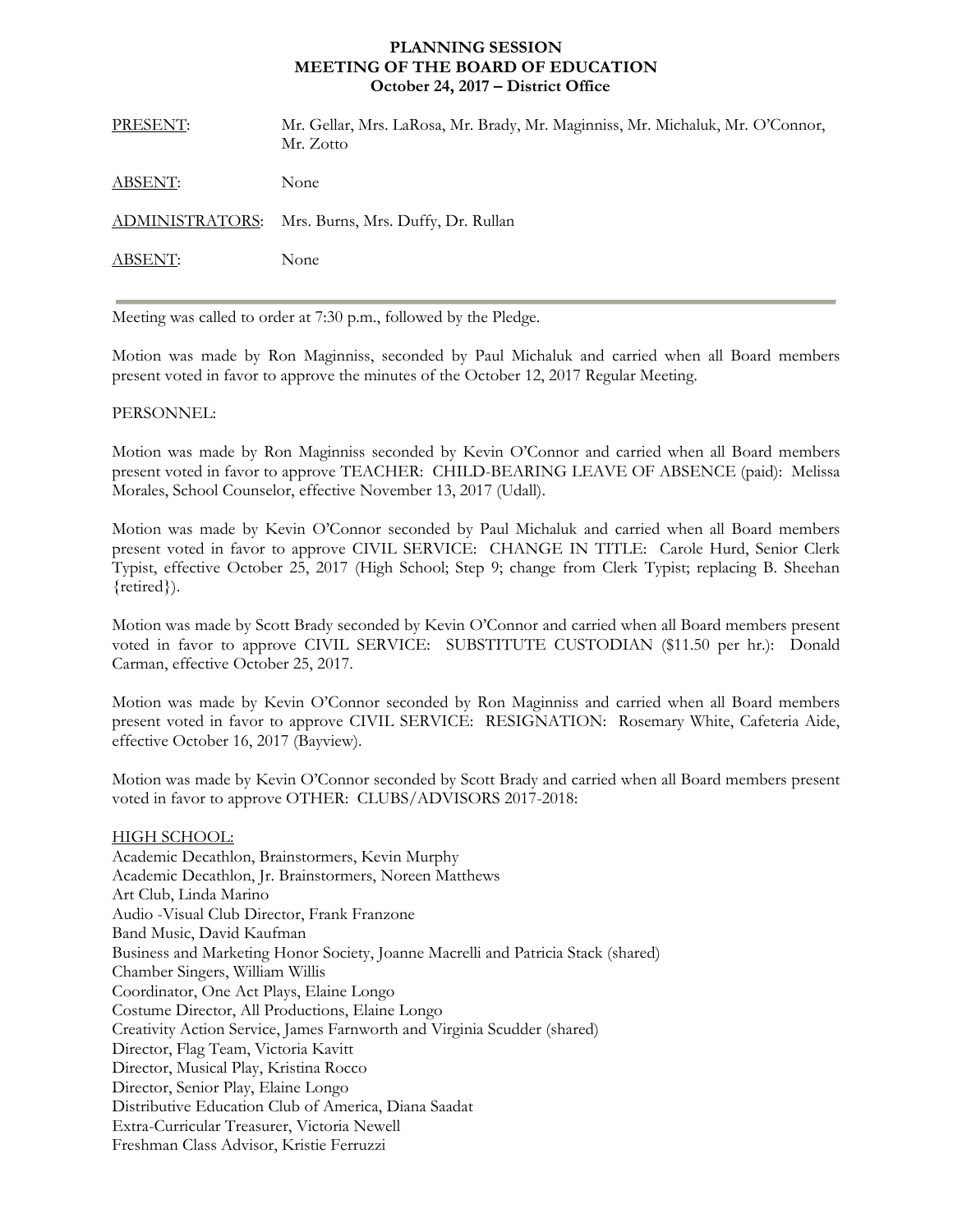CLUBS/ADVISORS 2017-2018 - continued

#### HIGH SCHOOL – continued

Freshman Class Advisor, Kelly Weisenseel Future Business Leaders Club, Monica Krawczyk and Joanne Macrelli (shared) Gay-Straight Alliance, Nicole Perperis Junior Class Advisor, Brian Haldenwang Junior Class Advisor, Diane Munno Literary Magazine, David Gershfeld Mathletes, James Como Mathletes, Craig Michel Mathletes, Nancy Yost Mock Trial, Edward Jablonski Musical Director, Musical Production, Christina Dimitriou National English Honor Society, David Gershfeld National Honor Society, Linda Gifford Newspaper, James Grover Photographer: Newspaper/Yearbook, Dawn DiVisconti and Christine Maniscalco (shared) Pit Director, Musical, David Kaufman Research Program, Mary Kroll Robotics, Andrew Baranec S.A.D.D., Noreen Matthews School Store, Diana Saadat Science Olympiad, Jessica Picone and Linda Tong (shared) Senior Class Advisor, Jennifer Colonna Senior Class Advisor, Diana Saadat Sets Director, All Productions, Elaine Longo and Michael Rocco (shared) Sophomore Class Advisor, Tara Annunziata Sophomore Class Advisor, Alissa Ferrucci Student Senate, Edward Jablonski Student Senate, David Moglia Students for the Environment Club, Kelly Sepe Thirst Project Club, Paola Nilsen Tri-M Music Honor Society, David Kaufman World Language Honor Society, Andromache Agramonte and Maria Kaminsky (shared) Yearbook, Dawn DiVisconti Yearbook, Christine Maniscalco

#### UDALL ROAD MIDDLE SCHOOL

Activities, Grade 6, Pamela Diorio Activities, Grades 7 and 8, Kristine Hagens Art Club, Gregory Ziems Costume Director, Shane O'Neill Current Events, Deborah Pulitano Drama Director, Justin DeMaio Drama Director, Shane O'Neill Geography Club, Linda Ruggiero Health Club, Tricia Mileti Home and Careers Club, Kathy Nicodemo Homework Club, Grade 6, Jeanette Merola Homework Club, Grades 7 and 8 Jeanette Merola International Club, Deborah Farnworth Leadership Club, Tricia Mileti and Jessica Schwartz (shared) Musical Director, Justin DeMaio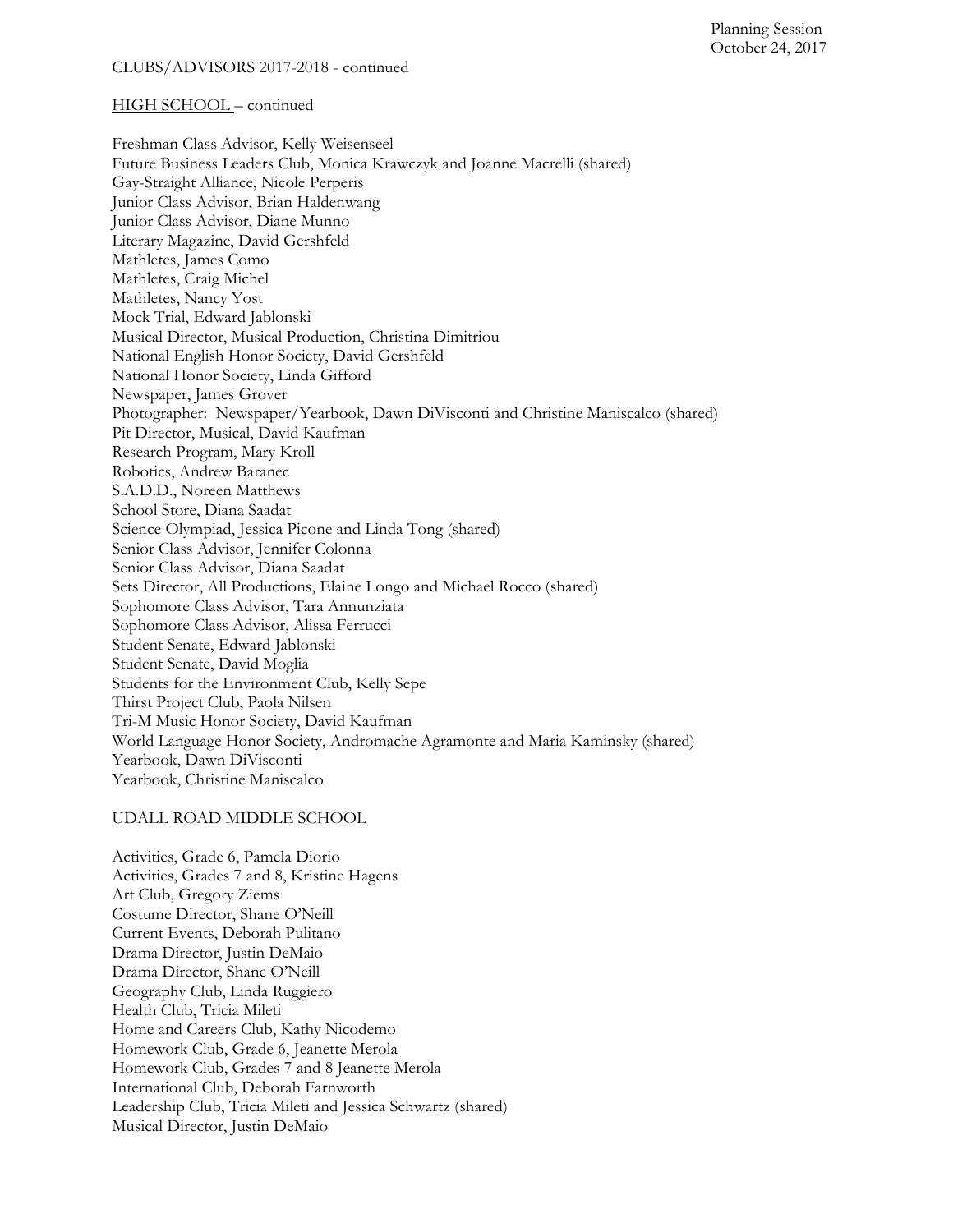# CLUBS/ADVISORS 2017-2018 - continued

# UDALL ROAD MIDDLE SCHOOL

School Store, Staci Ansbach Science Olympiad, Grades 6, 7, 8, Brenda Mayo Student Council, Pamela Diorio Student Council, Kristine Hagens Yearbook, Alyssa Urbach Yearbook Photographer, Michael Taranto

# DISTRICT-WIDE

Combined Band, All District, James Krais Combined Chorus, All District, Melissa Senatore Combined Orchestra, All District, Ryan Jensen Director, Beach/Udall, Chamber Orchestra, Lynnette Fawess Director, Jazz Band, Beach, Stephen Smith Director, Jazz Band, Udall, LuAnn Peskanov Director, Jazz Ensemble, James Krais Director, Marching/Pep Band, James Krais and Kevin Miller (shared) Jazz Lab, David Kaufman

# BAYVIEW ELEMENTARY SCHOOL

Art Club, Edward McManus Da'Vinci Art Club, Louise Stephenson Drama Director, Justin DeMaio Getting Google-y Club, Joanne LaDuca

## MANETUCK ELEMENTARY SCHOOL

Community Service Club Grades K-2, Kerri Ierardi and Susan Marullo (shared) Math Club, Grades 3 and 4, Christine Chocko STEM Club, Grades K-2, Kristyna Acerno and Karen Sessa-Jarosik (shared) STEM Club, Grades 3-5, Kristyna Acerno and Karen Sessa-Jarosik (shared)

## OQUENOCK ELEMENTARY SCHOOL

Art Club, Janet Wolfe Fitness Club, Melinda Monahan and Deborah Throo (shared) Math Club, Nicole Cagno-Angerame

## PAUL J. BELLEW ELEMENTARY SCHOOL

Drama Director, Fran Coiro and Shane O'Neill (shared) Geography Bee Club, Linda Canonico and Karen McCarthy (shared) Leadership Club, Amanda Harvey and Carrie Yuli (shared) Mindset Club, Kristen Finnegan

Motion was made by Kevin O'Connor seconded by Ron Maginniss and carried when all Board members present voted in favor to approve OTHER: SUBSTITUTE TEACHER (\$115 per diem): Caitlin Terrell, effective October 25, 2017.